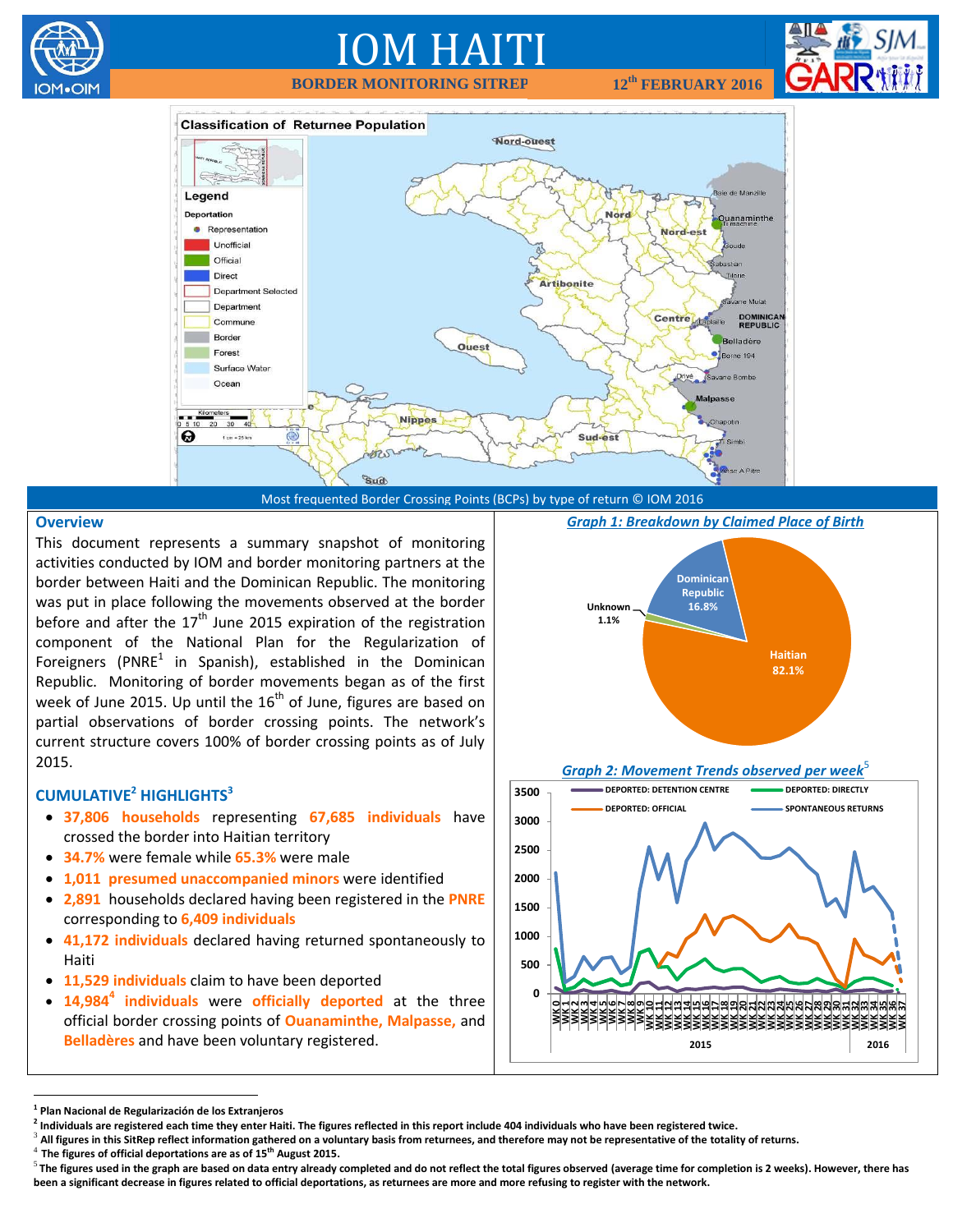



Among the persons crossing the border, the network encountered **1,011 cases of presumed unaccompanied minors (UAMs)**. After referral to the relevant government authorities (IBESR) and their partners (UNICEF), **502** of the potential caseload referred were identified as UAMs and the appropriate actions were taken to assist them:

- **331** were reunited with their parents
- **145** were reunited with other relatives
- **18** are still awaiting family reunification. (*please refer to the UNICEF Flash Update on Bi-National situation - 15 December 2015)*



#### **Occupation**

**DR Passport 0.3%**

**Haitian Passport 1.0%**

**DR Birth Certificate 6.1%**

The most common occupation within the DR held by returnees is **agriculture** (**17,483 households**), followed by **construction** (**9,082 households**) and **commerce** (**4,198 households**). Other declared occupations fall within transportation, hotel, maintenance, security, students, among others.

**Haiti ID 20.7%**

**Haitian Birth Certificate 70.6%**

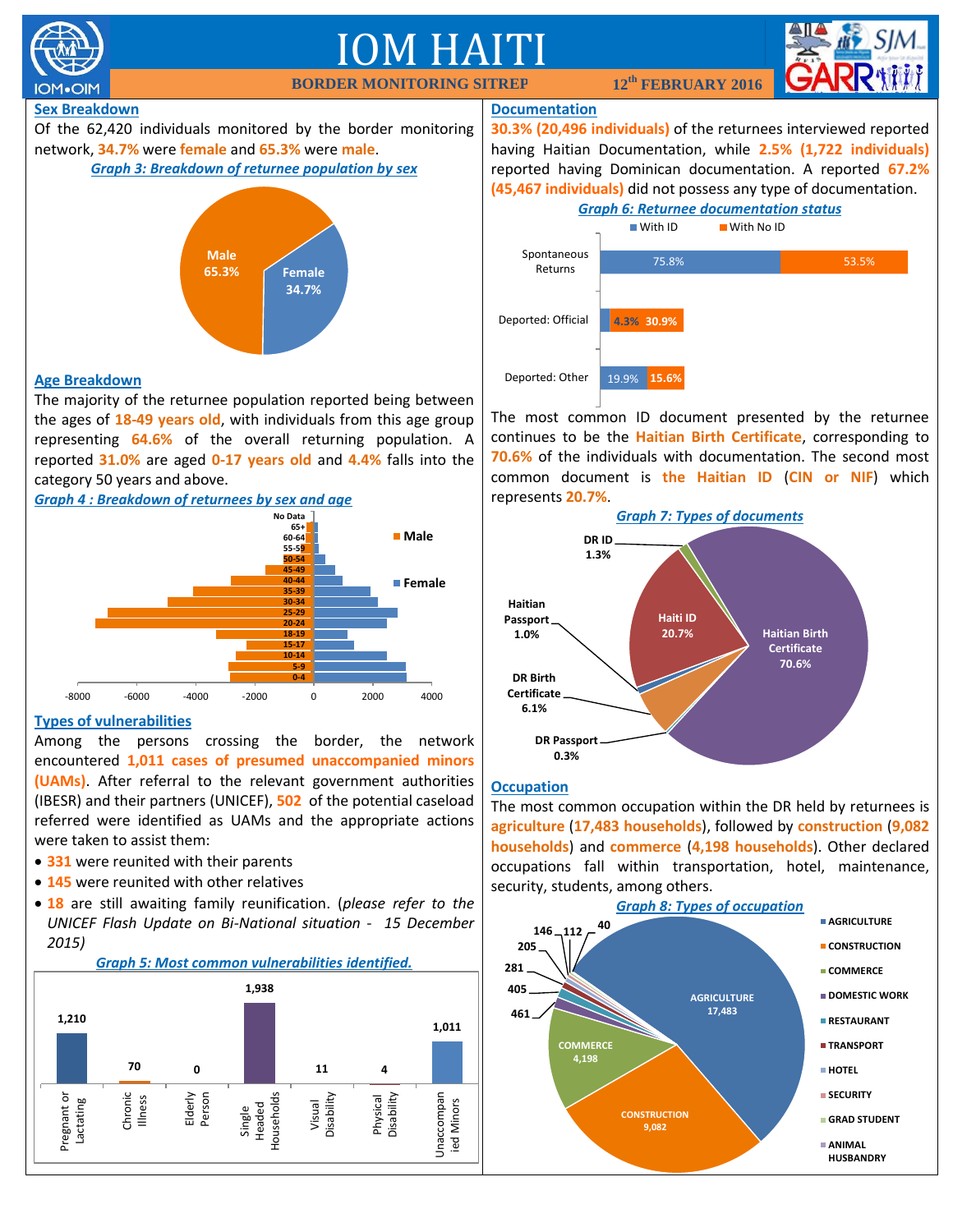

# M HA

#### **Entry on Haitian Territory**

Of all 67,685 individuals interviewed, **41,172 individuals** declared having returned spontaneously to Haiti. While **11,529 individuals claimed** to have been **deported** into Haitian territory by various DR authorities (Immigration, CESFRONT, Military etc.), **14,984 individuals** have been **officially deported** by DR Immigration (DGM).



#### **Destination and Intentions**

When questioned regarding their intended destination, the following three communes have been most commonly indicated by returnees:

- **Cornillons/Grand Bois** as indicated by **3,911 households**
- **Anse-à-Pitres** as indicated by **2,526 households**
- **Fonds-Verettes** as indicated by **2,113 households**

#### *Graph 10: Intended Destination*



Irrespective of the type of returns, the trends observed during previous SitReps remain the same. The returnees have, most commonly, provided the following answers

- Intention to stay with relatives (70.7%).
- Intention to rent a house (11.7%)
- $\bullet$  Intention to stay with Friends (6.1%)
- Having nowhere to go (4.7%)
- $\bullet$  Intention to go to into a settlement/camp (1.8%)

#### **Individuals born in the Dominican Republic**

Of all returnees, 5,273 households (corresponding to 21,011 individuals) have at least one member who was born in the DR. More specifically, this corresponds to a total of **11,343 individuals** born in the DR, 6,836 of which were born before January 26<sup>th</sup> 2010. Subsequently, **1,138 individuals** were verified by UNHCR as being born in the DR before January 26<sup>th</sup> 2010 and as such will fall within UNHCR's mandate. (*please refer to the UNHCR Statistical Update - dated February 1st 2016)*



**BORDER MONITORING SITREP 12th FEBRUARY 2016**

#### **Family remaining in the Dominican Republic**

When asked about remaining family members in the DR, **42,367 individuals** (7,289 claimed deportees, 26,328 spontaneous returnees and 8,750 officially deported individuals) have indicated still having family members remaining in the DR.

Further questioning regarding the status of these remaining families has revealed that **75.2%** are **Haitians without visa**, **13.9%** are **Haitians with visa** and **6.2%** are **Dominican citizens** or have a **Resident status**.

*Graph 12: Status of returnee's family members remaining in the DR*



#### **Registration in the PNRE**

Of the 37,806 households interviewed by the network, **2,891 households** (representing **– 7.6%** of the returnee population) declared having been registered in the **Dominican PNRE**. Of these 2,891 households, **87.3% returned spontaneously to Haiti, 11.1% claimed** to have been **deported** and **1.5%** have been **officially deported** into Haitian territory.

*Graph13: Registration in the PNRE by return status*

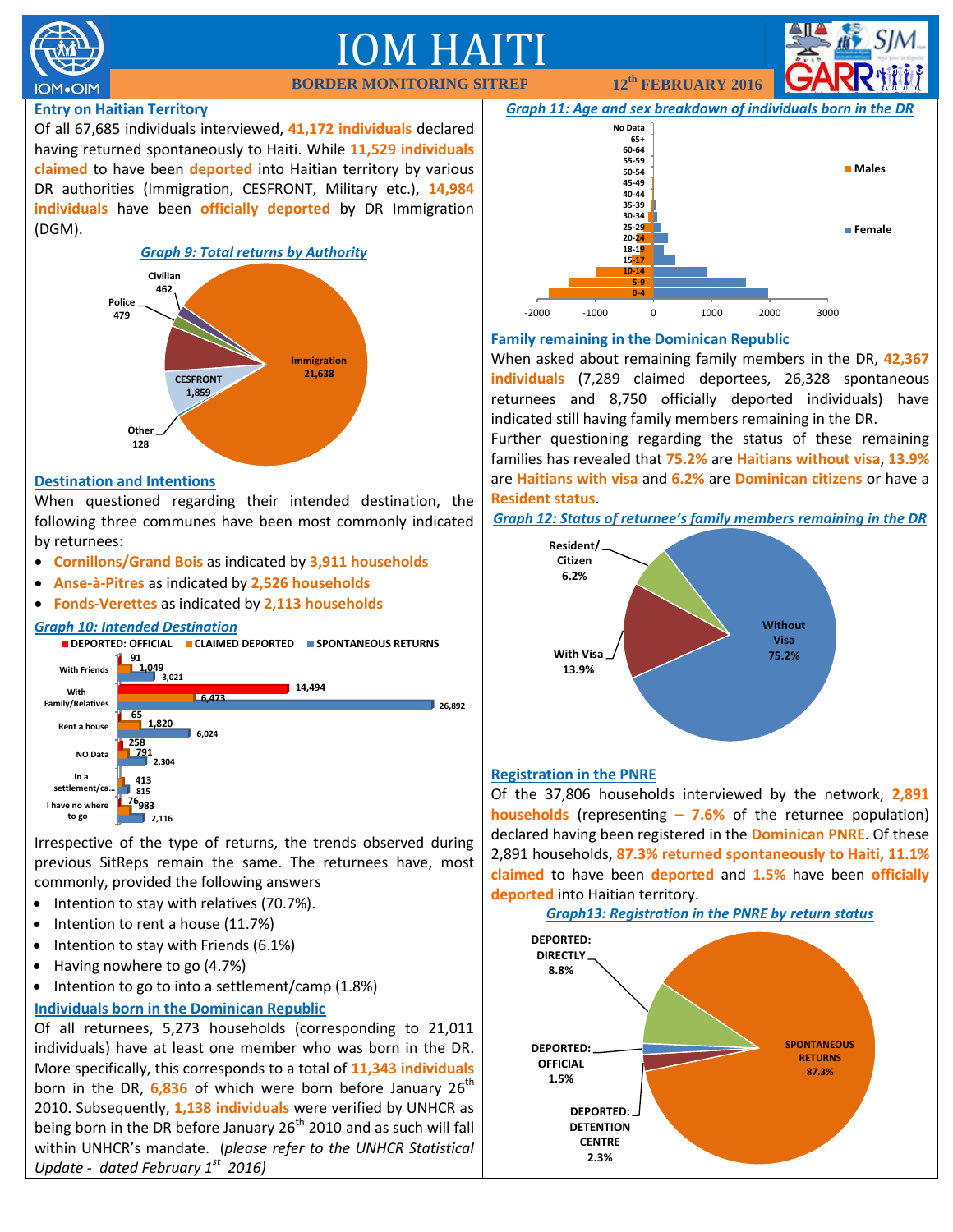

## IM HA



### **OFFICIAL DEPORTATIONS: PROFILING**

A total of **14,984 persons** have been officially deported at the official border crossing points of **Ouanaminthe**, **Malpasse** and **Belladères** and have been voluntary registered. Most of these deportations were conducted by **DR immigration authorities** (**DGM**). The majority of returnees are individuals and not households/families. Indeed, a total of **14,746 households** corresponding to **14,984 individuals** have been officially deported.

#### *Table 1: Official Deportations per official BCPs*

| <b>Official BCPs</b> | <b>Households</b><br><b>Deported</b> | <b>Individuals</b><br><b>Deported</b> |
|----------------------|--------------------------------------|---------------------------------------|
| <b>Belladères</b>    | 3.209                                | 3.237                                 |
| <b>Malpasse</b>      | 4,766                                | 4.793                                 |
| <b>Ouanaminthe</b>   | 6.771                                | 6.954                                 |

#### **Breakdown by gender and Age**

Of all the 14,984 individuals officially deported, **94.3%** were **male** and **5.7%** were **female**.

The majority of the officially deported individuals have reported being between the ages of **18-49 years**, individuals from this age group representing **91.6%** of the deported population. A reported **6.3%** are aged between **0-17 years** old and a mere **2.1%** falls into the 50 year plus category. The **average age** of officially deported individuals is **26.49 years old**.



### **Vulnerabilities Assessed among Officially Deported**

Among the people officially deported, **608** were **presumed unaccompanied minors** (UAM). These presumed UAMs were referred to the relevant government authority (IBESR) and their partners for appropriated care and status determination.

#### *Graph 16: Most common vulnerabilities assessed among official deported individuals.*



#### **Deportation Procedures**

Of all official deportations, **14,777** have reportedly been carried out by the **General Directory of Migration** (DGM in Spanish), **167** by the **CESFRONT** and **40** by the military.

#### *Graph 17: Authority carrying out official deportations*



When questioned about the location from which they were deported, the respondents have indicated the following:

- **13,122 individuals** apprehended in **the street**
- **1,044** were apprehended in their **residence**
- **747** were apprehended in their **place of employment**. *Graph 18: Location where officially deported individuals were*



#### **Family remaining in the Dominican Republic**

A reported **8,595** of officially deported individuals have indicated still having **family members remaining in the DR**. They have indicated the following:

- **6,714** have **close relatives** remaining
- **855** have **children** (**daughter/son**) remaining in DR
- **759** have their spouse (**husband/wife**) still in DR *Graph 19: Returnees family status in the DR*